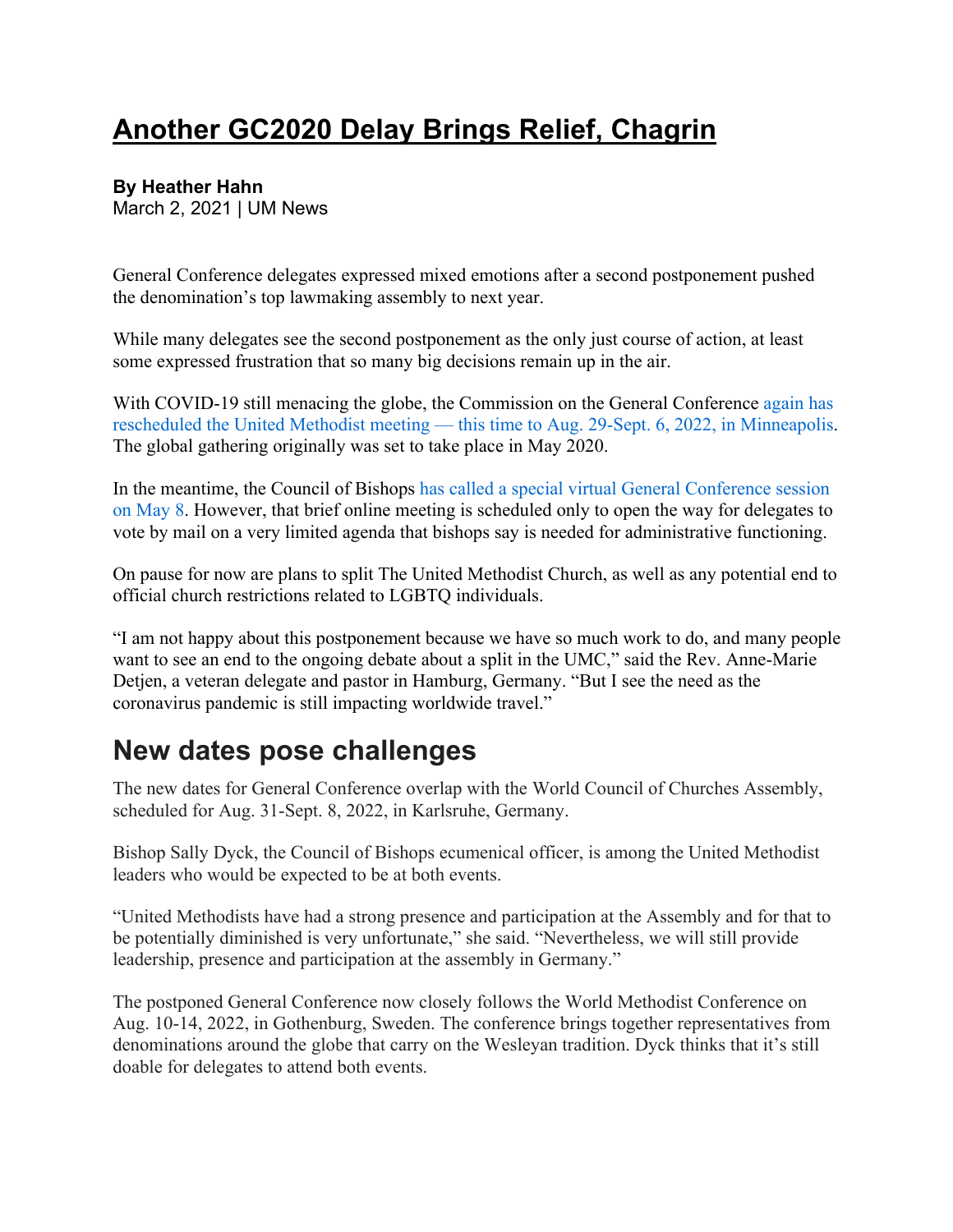"I want to make it clear that the overlapping of the Assembly and the General Conference in no way represents a diminished commitment to ecumenism or our ecumenical partners," she said. "The UMC has historically and is constitutionally committed — as well as relationally committed — to ecumenism. While The UMC has turned inward, ecumenism is essential for the witness and mission of the Church universal and also The UMC."

The extended delay adds to anxieties that church members already feel around General Conference, said the Rev. George K. Weagba, another veteran delegate. Still, he urged United Methodists to consider what God might want them to learn in this moment.

"I think the Lord wants us to learn to be more patient as we look forward to the future of the church," said Weagba, vice president at United Methodist University of Liberia and an author of a book on conflict resolution. "This patience has to do with bearing with one another, enduring unpleasant situations and even unpleasant people for the sake of Christ."

The Rev. Byron E. Thomas, chair of the North Georgia Conference delegation, offered a similar assessment. The decision to postpone "places a premium on justice," he said, by preventing disenfranchisement of duly elected delegates around the four continents where the church is present.

"While there may be some who are anxious to move forward quickly, a sober approach whereby we attend to one of the great traditions of our Christian faith — 'waiting on the Lord' — I believe will result in unforeseen and unanticipated blessings," said Thomas, senior pastor of Ben Hill United Methodist Church in Atlanta.

Still, that doesn't make the wait any easier.

"While I understand the reasoning, this second postponement only prolongs the harm being done to people in the LGBT+ community by the current policies and practices of The United Methodist Church," said the Rev. Andy Bryan, chair of the Missouri Conference delegation and lead pastor of Manchester United Methodist Church in Missouri.

He also expressed disappointment that the denomination could not come up with a way for General Conference to meet in this season.

Last fall, the General Conference commission named a technology study team to look at virtual options that would ensure full participation of delegates.

In its report to the commission, the team concluded and the commission agreed that no virtual solution could overcome obstacles that include a 16-hour time difference across the denomination, inequities in internet access and the need for vote security.

The Reconciling Ministries Network, an advocacy group for LGBTQ equality in the church, said justice requires United Methodists to hold tight. "Although these are painful decisions that prolong oppression, they were also the only right decisions to make," the group said in a statement.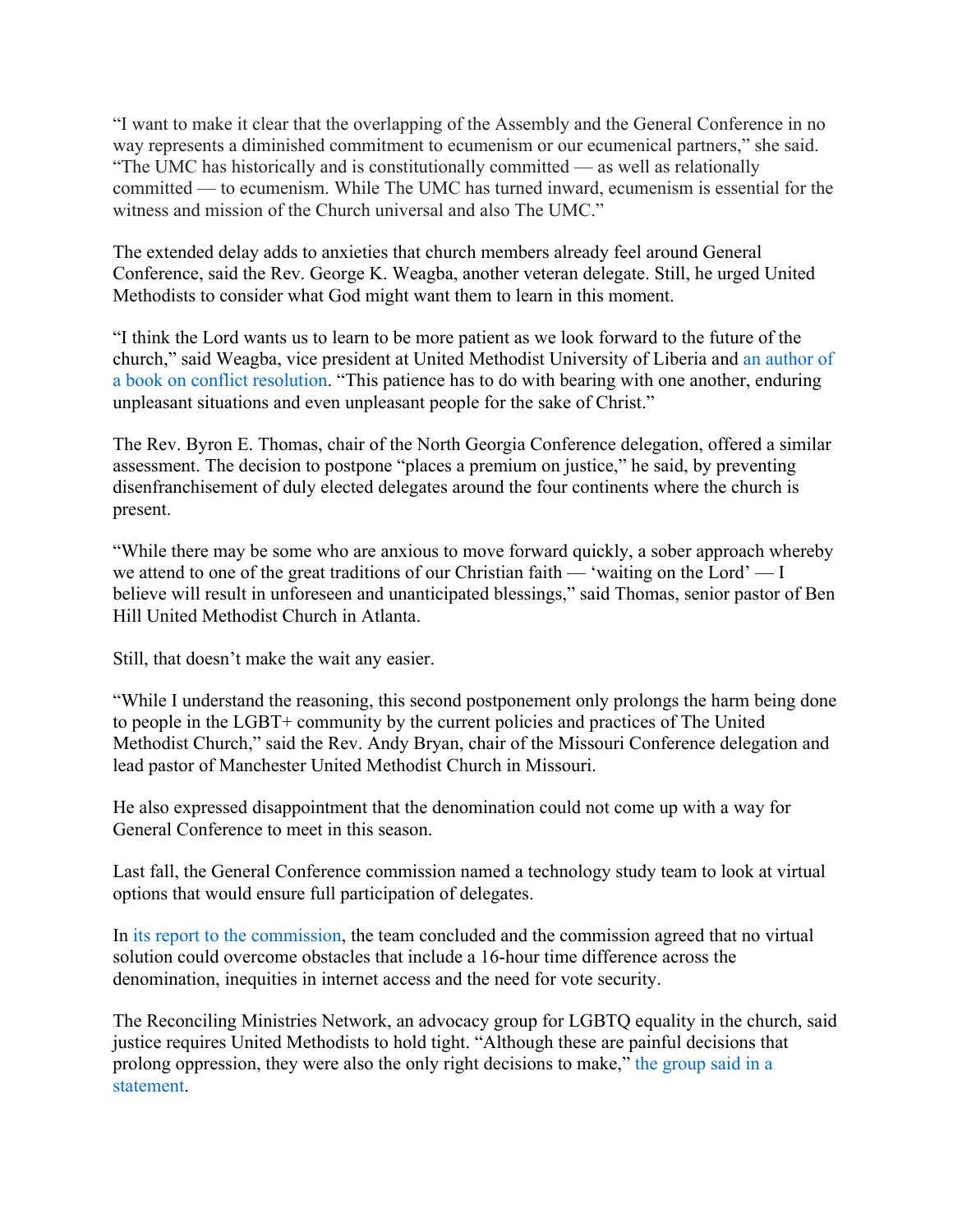Decades of conflict over LGBTQ inclusion culminated in the contentious 2019 special General Conference in St. Louis that reinforced church bans on same-gender weddings and "self-avowed practicing" gay clergy. However, the relatively narrow 438-384 vote did not end the denomination's conflict.

That led a diverse group of church leaders to put forward the Protocol of Reconciliation and Grace Through Separation. The mediated agreement allows theological traditionalists — those who want to maintain church restrictions — who desire to do so to leave with church property and \$25 million in church funds to start their own denomination. The protocol also sets aside \$2 million for other departing denominations.

On March 1, traditionalists announced the name for the new denomination would be Global Methodist Church but acknowledged that their current plans for now hinge on General Conference's approval of the protocol.

The Rev. Keith Boyette of the Wesleyan Covenant Association — the advocacy group midwifing the new church — urged bishops to add the Protocol among the slate to be voted on in the May 8 virtual meeting.

"The Protocol remains the best way forward to amicably resolve the deep divisions in the UM Church," Boyette said in a statement. "It is the only way to avoid protracted and expensive litigation, ensure that unfunded pension liabilities will be addressed, and enable the church to move beyond decades of conflict."

The Rev. Jim Cowart, the head of the South Georgia Conference delegation who has been involved in the WCA, echoed that sentiment. "Before the pandemic, we were fighting a low level of trust throughout the UM Church," said Cowart, co-pastor of Harvest Church in Byron, Ga. "Delays of dealing with separation, even delays caused by a pandemic, if not addressed, can easily be seen as kicking the can down the road."

The Liberation Methodist Connexion is a new progressive denomination that's getting off the ground.

"We hope to be a spiritual home for marginalized persons that provides them rest and renewal," said Adrian Hill, a Northern Illinois Conference delegate and member of the new group. "While we pray that the UMC ultimately receives the clarity it is seeking, the LMX does not make decisions with an eye towards UMC matters nor any other denominational meetings."

In this time of uncertainty, the Protocol also urges bishops to hold in abeyance any complaints related to the denomination's restrictions around LGBTQ inclusion. While that request does not have the force of church law, a number of bishops have agreed to the request.

UMCNext, a group that helped negotiate the Protocol and remains committed to strengthening the global United Methodist Church, calls on all bishops "to continue the abeyance to avoid further harm."